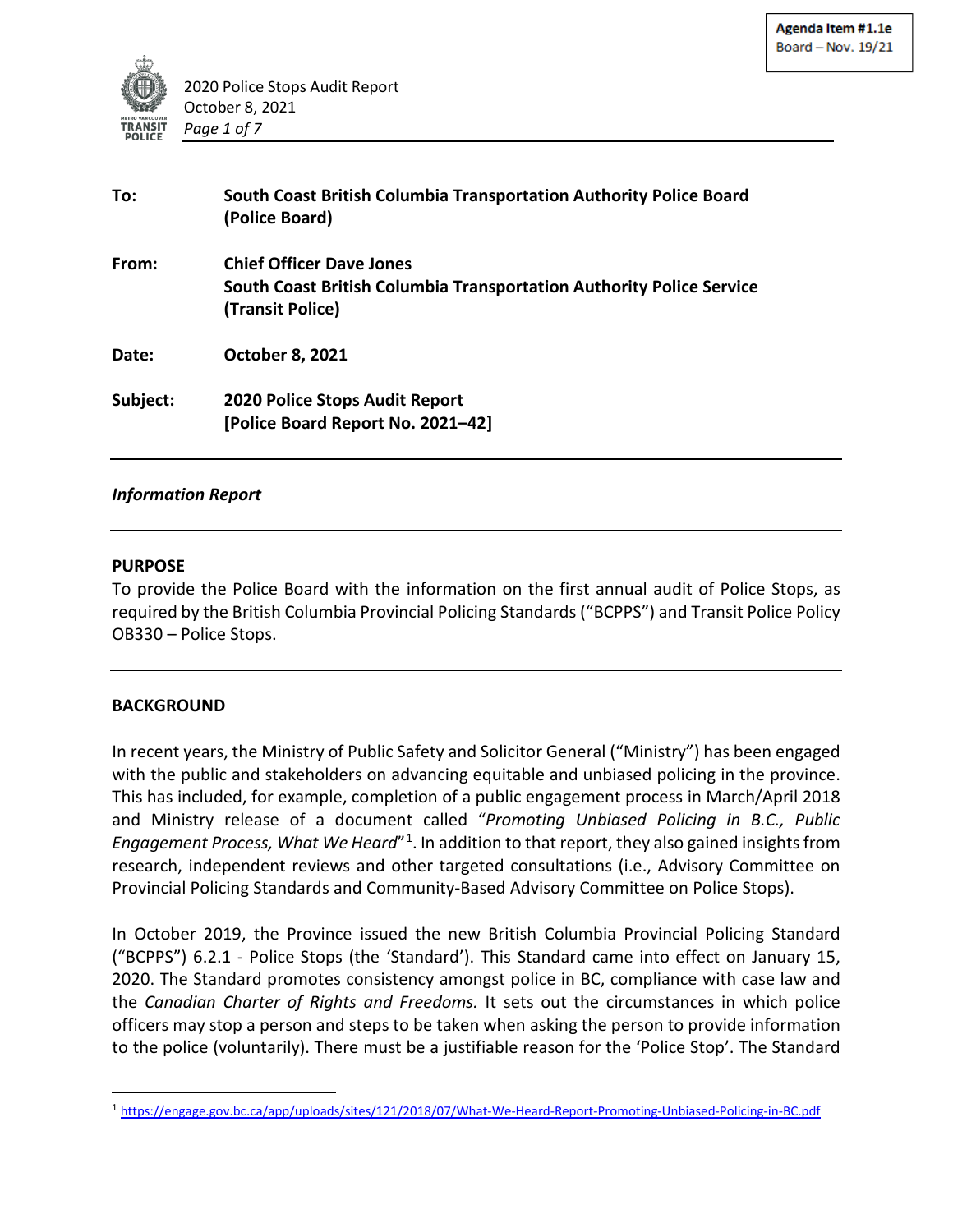

2020 Police Stops Audit Report October 8, 2021 *Page 2 of 7*

also requires the Chief Officer to conduct an annual audit of Police Stops and this report provides the results of the police service's audit for 2020.

The term 'Police Stops' was not defined by the Province in the Standard; however, the Foreword to the Standard did provide explanation. The definition provided in Transit Police Policy OB330 – *Police Stops* (see **Appendix "A"**) captures what the Province seeks to regulate by means of the BCPPS, as follows:

*"Any interaction between a police officer and a person that is more than a casual conversation and which impedes a person's movement. A stop may include a request or demand for identifying information depending on the circumstances. (Casual conversations with the public are not considered a police stop.)"*

This report is specific to 'Voluntary Police Stops'. This is any voluntary interaction between the police officer and a person that is more than a casual conversation and impedes the person's movements. In Transit Police Policy OB330, it is also referred to a 'street check'.

In 2018, at the request of the Ontario Ministry of the Solicitor General, the Honourable Michael Tulloch, of the Ontario Court of Appeal, conducted an independent review of street checks. In his report, he stated, "… *the police are generally free to ask questions of anyone on the street, regardless of whether an offence has been committed. However, the person being questioned does not have to answer and can proceed on their way.Unless the officer has grounds to arrest or detain the person, the officer cannot compel the person to remain*."[2](#page-1-0) Further, "… *when a police officer, without bias or discrimination, asks an individual to provide information, and the person voluntarily provides information, then there is no question that the information was properly obtained*."[3](#page-1-1) In public discourse, the terms "street check" and "carding" are often used and are suggested to involve random, arbitrary, biased or identity factor based engagements with members of the public. Such engagements are prohibited by the BCPPS and are regulated/prohibited in Ontario, Saskatchewan, Nova Scotia, Quebec and Alberta. However, in accordance with common law authority, and pursuant to the BCPPS, as well as the regulatory regimes in the other listed provinces, police can interact with members of the public when making reasonable enquiries into legitimate public safety matters, such as suspicious activity, crime prevention, public safety concerns or intelligence gathering. A person's engagement with police in the context of a Police Stop is voluntary; a person is not required to stop and engage with police, nor to identify themselves.

Police Stops, performed for an investigative or public safety purpose, and free of any bias, are legal and allowed. Properly performed, in accordance with the BCPPS, Police Stops are lawful and

<span id="page-1-0"></span> <sup>2</sup> The Honourable Michael H. Tulloch*, Report of the Independent Street Checks Review*, Ontario (2018), Page 75.

<span id="page-1-1"></span><sup>3</sup> *Ibid*, Page 76.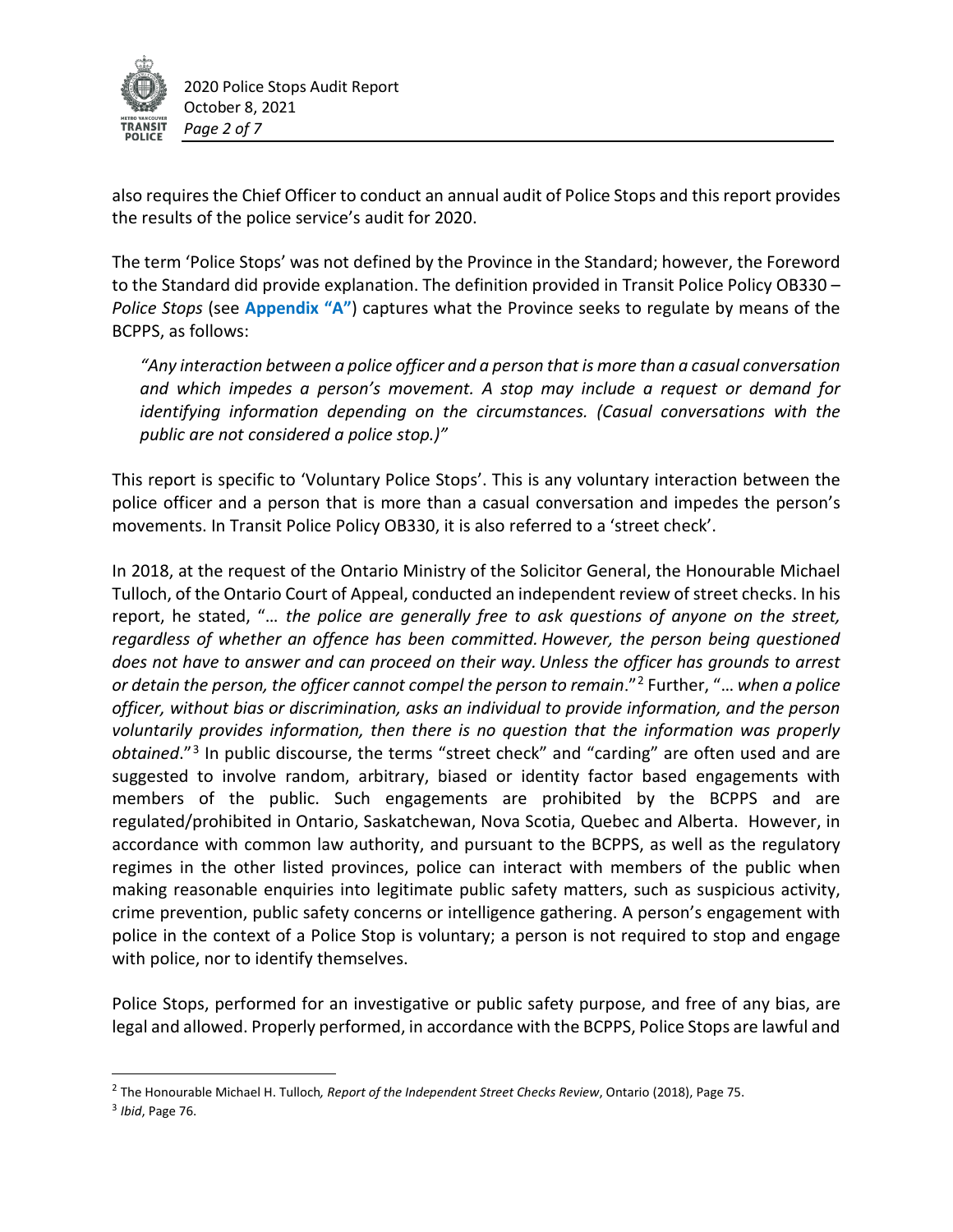

within the scope of police duties to preserve the peace, prevent crime, protect life and property and support community safety.

# **AUDIT EXECUTIVE SUMMARY**

In accordance with the BCPPS 6.2.1 Police Stops and Transit Police Policy OB330 – Police Stops, an audit was conducted of Transit Police Officers' Police Stops recorded in 2020. Police Stops are recorded on the BC - Police Records Information Management System ("PRIME"). For the purpose of this report, Transit Police Officers are referred to as 'Members'.

The Transit Police audit revealed a dramatic drop in Transit Police use of Police Stops/Street Checks from 2,749 recorded files in 2018 to 30 in 2020. Further, there has been only one Police Stop for the period January to August 2021. The audit identified the requirement to closely monitor Police Stop files, to ensure that they meet the 'reasons' within the new Standards. Of the 47 recorded Police Stop files reviewed from 2020, 17 were excluded and changed to General Occurrence Reports ("GOs") and of the remaining 30 files, while valid stops, several stated reasons for the stop had to be adjusted to the current 'reason' categories within the new Standards.

Training and education sessions were conducted with Members related to the new Standards, including scenario-based examples. Although not a requirement of the new Standards, the audit also analyzed demographic data. However, the sample size was too small to be statistically significant. The data did not indicate any notable concerns in this area.

## **AUDIT PROCESS AND FINDINGS**

For the purposes of the Transit Police 2020 audit on Police Stops, the following criteria were used:

- Any interaction between a police officer and a person that is more than a casual conversation and which impedes a person's movement. A stop may include a request for identifying information depending on the circumstances. (Casual conversations with the public are not a Police Stop.)
- As set out in PRIME, street checks/stops may include checks on persons, unknown persons, institutions, vehicles or vessels.

The audit included a Supervisor (appointed Staff Sergeant) review of all Police Stop files to ensure the legitimacy of each event as well as analysis pertaining to the subjects of each stop. Review criteria included:

- Whether the scoring is appropriate to the circumstances of the interaction;
- Whether the reasons for the interaction and the request for identifying information have been articulated sufficiently;
- Whether the inclusion of identifying information in the record is justifiable;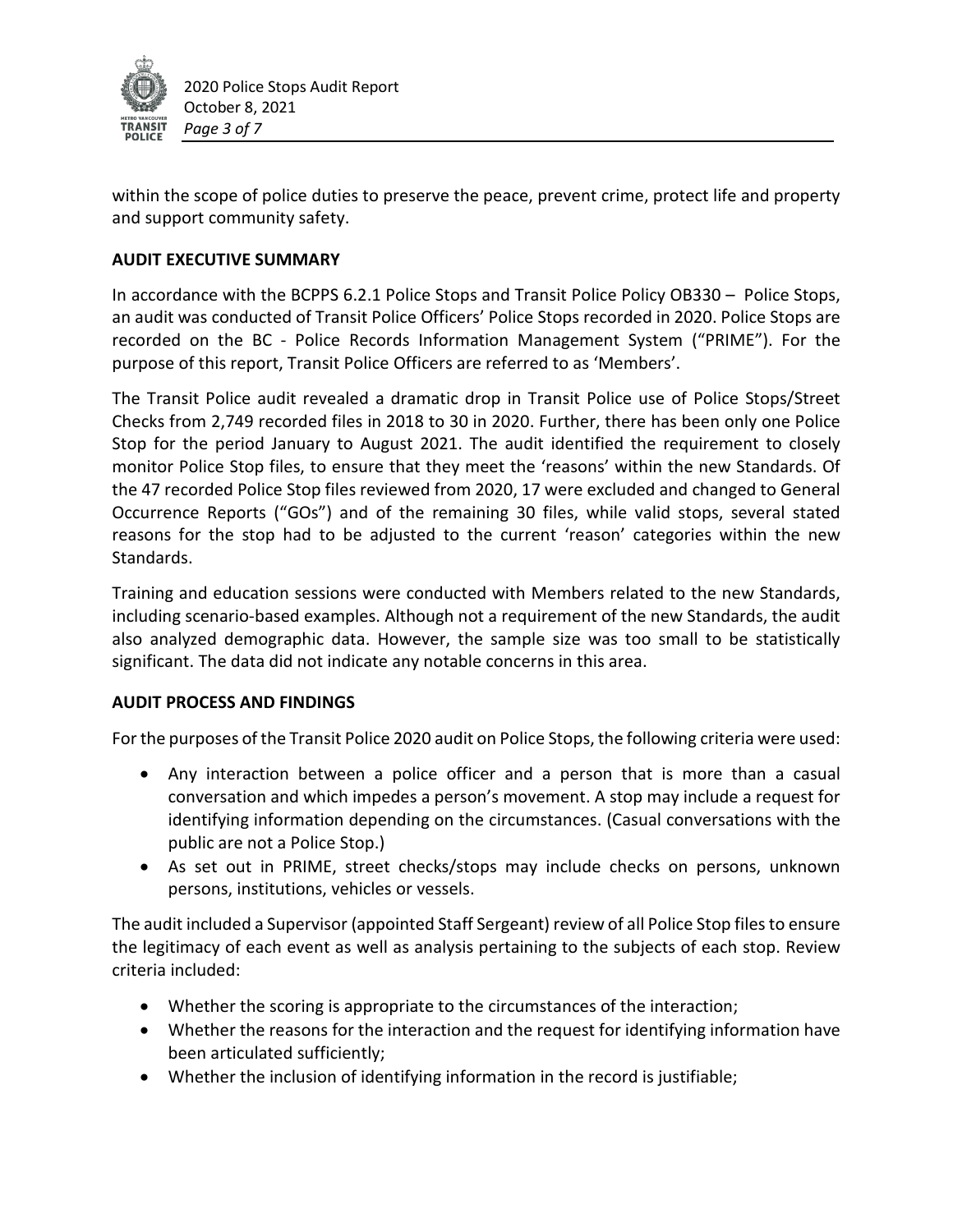

- Providing direction to the officer if the interaction is not consistent with Transit Police policy and procedures or the Standards; and
- Ensuring that any identifying information is removed if either the initial collection or ongoing retention of the record is not justifiable.

The result of this phase of the audit included changing the 'scoring' for files on PRIME if they did not meet the Standard criteria. Subsequent analysis/review was then conducted specifically on the Police Stop files that met the Standard/definition. The remaining files were converted to appropriate GO reports.

The Transit Police Risk and Analytics Section conducted additional analysis and considered the following:

- Number of Police Stops conducted and reported in PRIME;
- Sex (Gender is not currently tracked);
- Ethnicity;
- Age;
- Comparison to previous years; and
- Complaints related to Police Stops.

## **Review and Analysis**

# **Training**

In response to the new Standards (2020) and the changes to the stated rationale/reasons for Police Stops, Transit Police chose to conduct training and education sessions for all sworn Members versus individual training/education. The training consisted of a PowerPoint presentation (which was accompanied by a guided discussion), information on Daily E-briefings, a Bulletin on the policy and Standards, and an operational email to all Members.

# Files

In 2020, Transit Police recorded on PRIME a total of 47 Police Stops. After review, 17 of these files were removed or were converted to a GO, as they were investigative in nature and the GO is the more appropriate entry. The remaining 30 files were the primary focus of the audit and analysis. The 30 files included personal information on 40 persons. In terms of statistical relevance, with only 30 valid Police Stop files and 40 persons, the sample size is too small in relation to the population to draw any correlation of bias.

# Valid Police Stops – Analysis

There were 30 valid Police Stops recorded in 2020. On review, 21 of the 30 files while valid stops, were adjusted to remove old definitions/reasons and align the terminology to the new Standards. These issues were resolved through the training conducted with Members.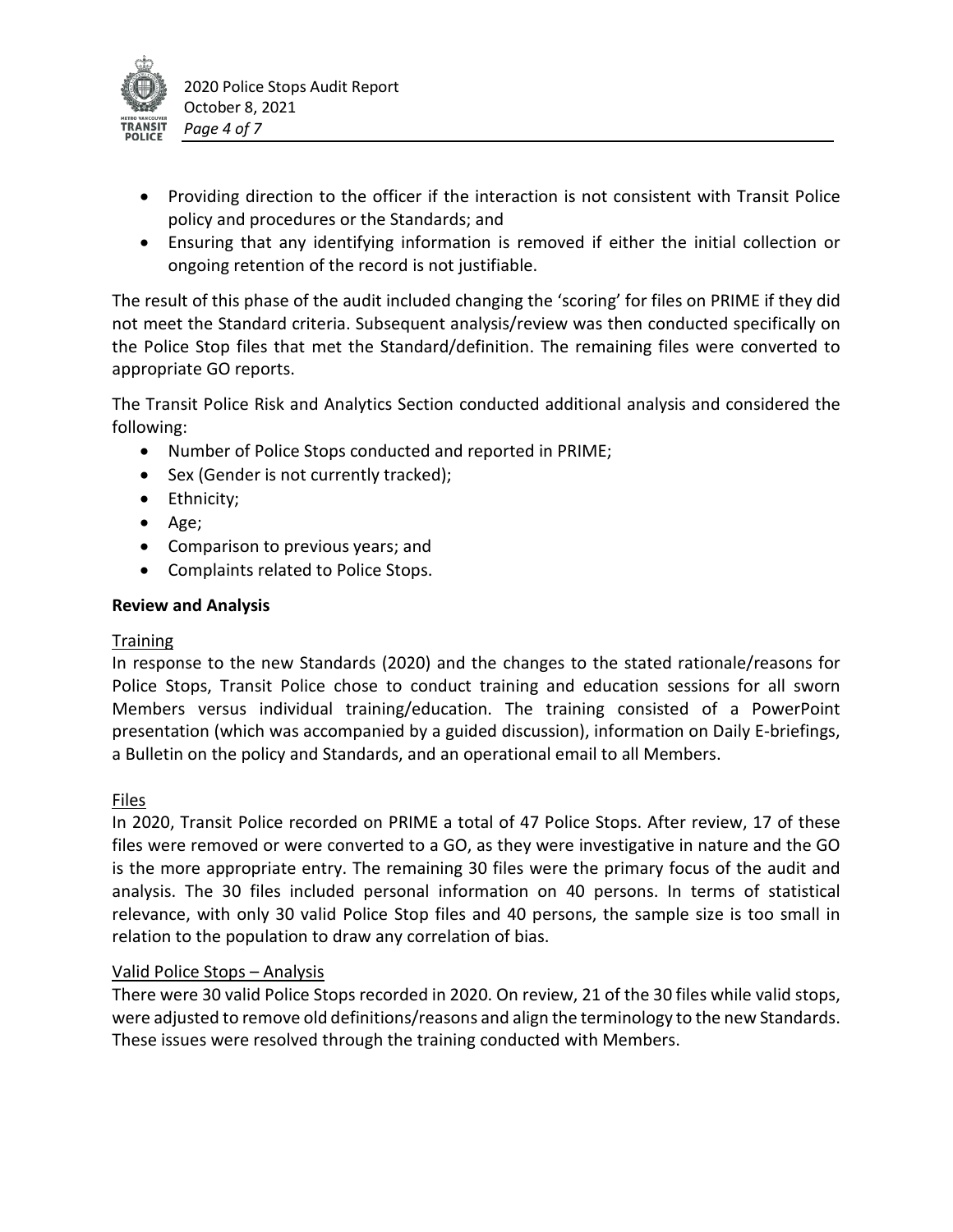

The 30 valid Police Stops were related to the following rationale/reasons:

- Other Public Safety Purpose: 22 (73%)
- Concern for Immediate Safety: 2 (7%)
- Suspicious Activity: 2 (7%)
- Assist Person Referral to Support Services: 1 (3%)
- Problem Oriented Policing: 1 (3%)
- Suspected Criminal: 1 (3%)
- Suspicious Occurrence: 1 (3%)

## Demographics of Persons

Of the 40 persons within the 30 Police Stop files, no person was involved in more than one Police Stop in 2020. The demographics of these persons follow:

- Sex: *(Note: At this time, PRIME does not have fields for recording gender)*
	- o Male: 83%
	- o Female: 18%
- $\bullet$  Ethnicity<sup>[4](#page-4-0)</sup>:
	- $\circ$  Caucasian: 25 (63%) (by comparison, all other ethnicities combined represent 38% of the total subjects)
	- $\circ$  South Asian: 5 (13%)
	- o Asian: 4 (10%)
	- o Black: 2 (5%)
	- o Indigenous: 2 (5%)
	- o Middle Eastern: 2 (5%)
- Age:
	- o The youngest person was 15 years old at the time of the Police Stop.
	- o The oldest person was 66 years old at the time of the Police Stop.
	- o The average age of persons in the Police Stops was 34.

## Complaints

In 2020, Transit Police did not receive any public complaints related to Police Stops.

## **Key Findings and Recommendations**

## **Findings**

• Finding 1: There is no indication that Police Stops are being inappropriately utilized Members.

<span id="page-4-0"></span> <sup>4</sup> In a Police Stop, a person does not have to disclose their ethnicity; it is voluntary. Therefore, the scored ethnicity may reflect the police officer's perception of a person's ethnicity.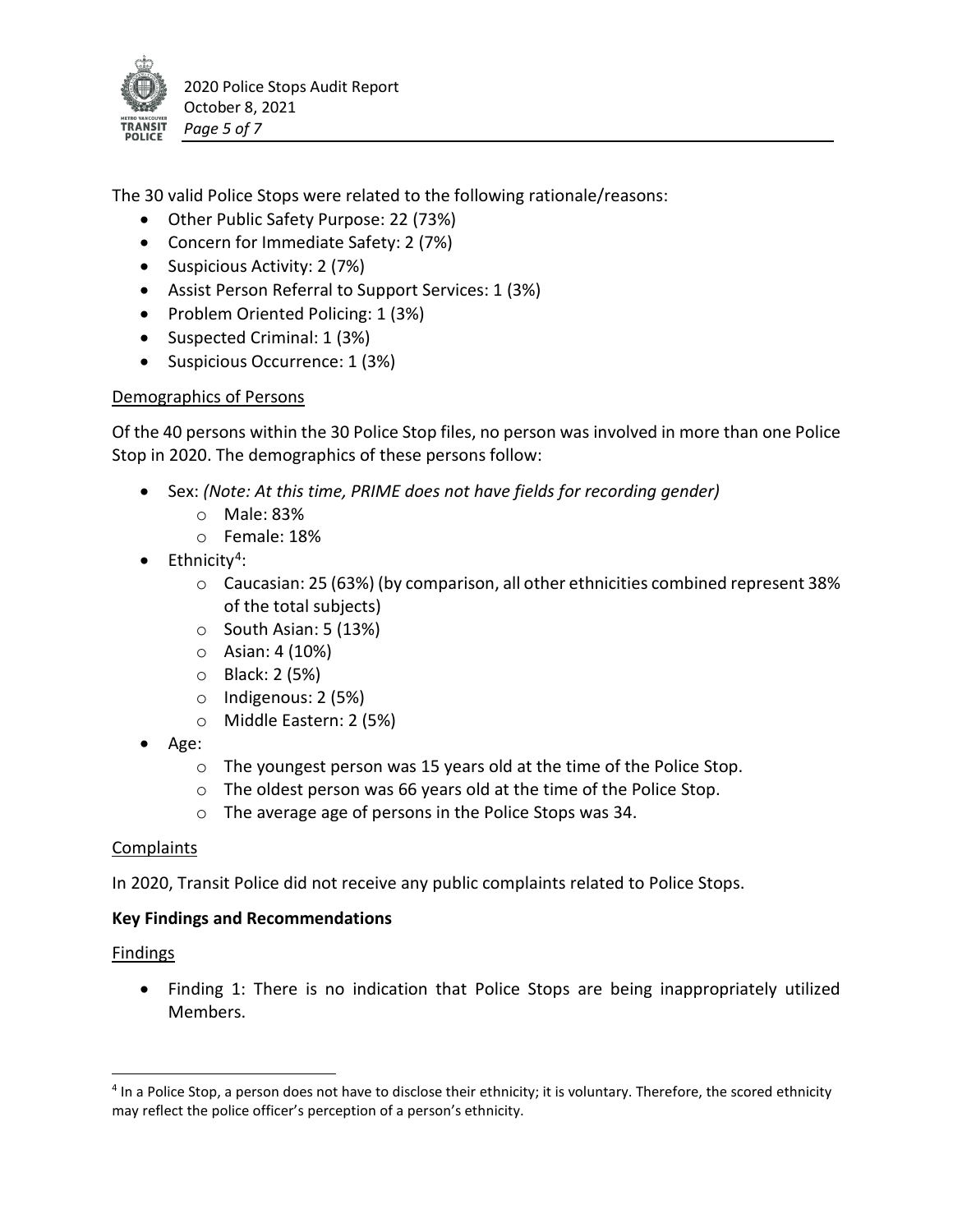

- Finding 2: 17 of the initial 47 Police Stop files were coded incorrectly and 21 of the remaining 30 files needed to be recoded to meet the new Standards. [Note: During the transitional time, some Members used expired 'reason' categories for the entry, as these expired categories remained visible on drop-down box in PRIME. Those expired categories are there for historical items only.]
	- Recommendation 1: Police Stop files must be reviewed as they arise, with timely feedback provided to Members and their Supervisors.
	- Recommendation 2: As appropriate, refresher training can/should be provided to all Members on a periodic basis. This will be driven by the error rate detected in the review of files.
- Finding 3: Miscoding of Police Stop files hinges on the difference between Police Stops, General Occurrence Reports and Intelligence files.
	- Recommendation 3: Transit Police 'Readers' are to be reminded of the differences between these types of files and return those that may be coded incorrectly to the Members and Supervisors. Recommendations 1 and 2 should provide clarification to Members.

Finding 4: In comparison to previous years (see Table), there is a significant difference between new Police Stop Standards implemented in 2020, as compared to previous 'Street Check' operational standards, so the comparison is only relative based on scope and scale. There was a 99% decrease in Police Stops/Street Checks from 2018 to 2020.<sup>5</sup>

| Year        | <b>Police Stop/Street Check Files</b> | # of Persons |
|-------------|---------------------------------------|--------------|
| 2018        | 2,749                                 | 2,956        |
| 2019        | 532                                   | 577          |
| 2020        | 30                                    | 40           |
| 2021        |                                       | ર            |
| $($ Jan $-$ | (Note: there were 26 Police Stops in  |              |
| Aug)        | the same period in 2020)              |              |

• Finding 5: There is no statistical data to indicate that the significant drop in Police Stops has, or will, negatively impact police investigations.

<sup>&</sup>lt;sup>5</sup> Other municipal police departments also experienced a substantial decline in street checks in 2020. For example, for Vancouver Police Department, their street checks decreased by 94% (from 4,544/2019 to 261/2020).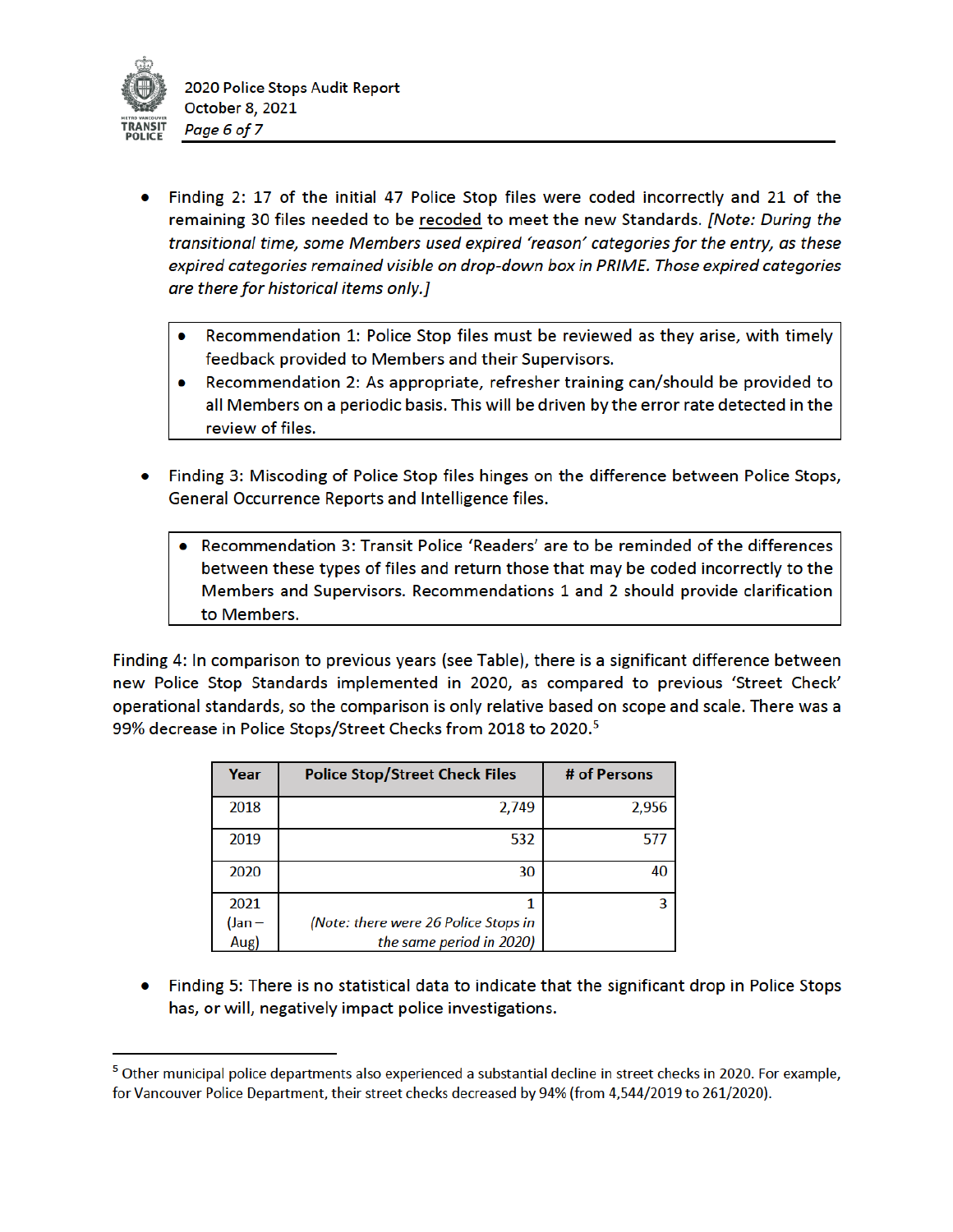

• Finding 6: In terms of Demographics, by a large margin, the typical person of a Police Stop by Transit Police is a 34 year-old Caucasian male. The sample size is not statistically significant enough to draw a correlation of bias towards any vulnerable group.

# **CONCLUSION**

This information report is provided to the Police Board for oversight and compliance under the new BCPPS 6.2.1 on Police Stops. It also is part of public accountability and information sharing with the public. The audit showed that Police Stops in 2020 were appropriately utilized by Members and in accordance with the new Standards that came into effect in January 2020.

In April 2021, there was an operational bulletin issued to Members to outline common mistakes/learnings from 2020 and to ensure that, moving forward, interactions are captured in the appropriate PRIME event code and that only current 'reason' categories are used. In terms of Police Stops in 2021, as of August 31, 2021, there has been only one Police Stop conducted by Transit Police. Indications are that within the new Police Stop definitions and rationale, some files previously coded as 'Street Checks' will now appropriately be coded as General Occurrence Reports or Intelligence files.

Timely review and feedback on all future Police Stops will be important to ensuring proper use of Police Stops in accordance with existing Standards and Transit Police policy and procedures.

There is no indication of bias towards vulnerable groups within the small sample size, but Transit Police will continue to monitor this aspect of Police Stops. The next audit will take place in 2022.

## **The Executive accepts the audit recommendations and has already begun to implement them.**

**Chief Officer Dave Jones**

**\_\_\_\_\_\_\_\_\_\_\_\_\_\_\_\_\_\_\_\_\_\_\_\_\_\_\_\_\_\_\_\_\_\_\_\_**

Authors: Pat Koch/Senior Manager Risk, Analysis and Emergency Planning and Beth Nielsen/Senior Policy and Planning Advisor

Submitting Executive or Senior Management Team Member: Chief Officer Dave Jones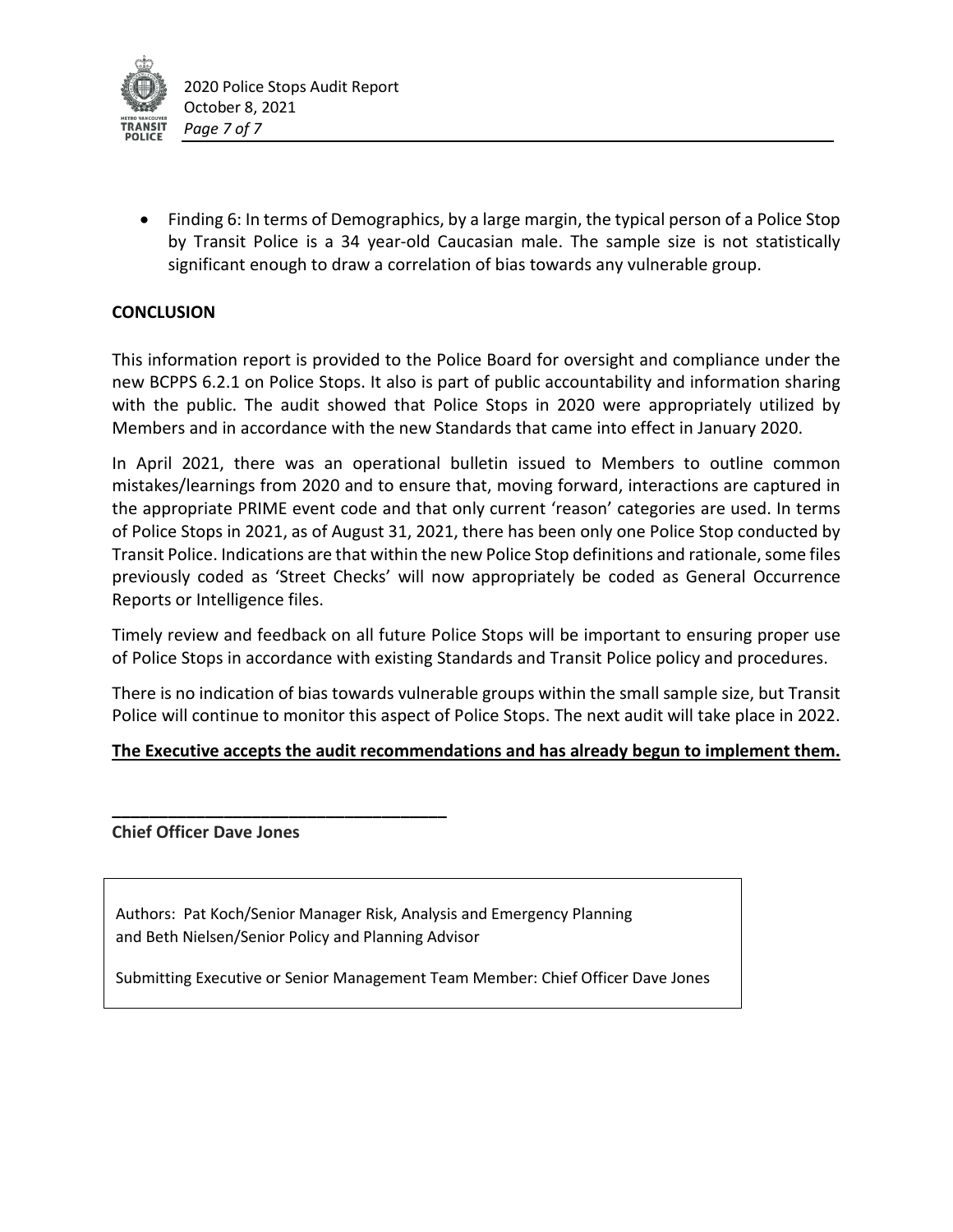

# **POLICY**

#### **Definitions**

Articulable cause – A cause that can be justified in a stated explanation. Articulable cause has been defined as objectively discernible facts which give the detaining officer reasonable cause to suspect that the detainee is criminally implicated in the activity under investigation.

*Charter* – *Canadian Charter of Rights and Freedoms*, *Constitution Act*, 1982.

Chief Officer – The Transit Police Chief Officer or designate.

*Criminal Code* – *Criminal Code of Canada* [RSC 1985, c. C-46].

Designated Constables – The Transit Police police officers appointed by the Police Board.

Detention – Refers to a suspension of an individual's liberty interest by virtue of a significant physical or psychological restraint at the hands of the state (*[R. v. Grant](http://owl01/otcs/cs.exe?func=ll&objId=1934927&objAction=download&viewType=1)*). Therefore, when police conduct general inquiries with Members of the public, they have the ability to do so, without the interaction becoming a "detention" as long as that restraint is not significant. The point at which the restraint becomes a *significant one* is the point at which the interaction turns into a legal detention, and the citizen's *Charter*  interests become engaged.

GO – General Occurrence Report on the Police Records Information Management Environment ("PRIME").

*Human Rights Code – BC Human Rights Code* [RSBC 1996, Chapter 210].

Identity Factors – Including but not limited to: economic or social status, race, colour, ancestry, place of origin, religion, marital status, family status, physical or mental disability, sex, sexual orientation, gender identity or expression, or age.**[i](#page-12-0)**

Member – Designated Constable (all ranks), the Chief Officer or a Deputy Chief Officer of the Transit Police.

Metro Vancouver Transit Police ("Transit Police") – The operating name of the South Coast British Columbia Transportation Authority Police Service.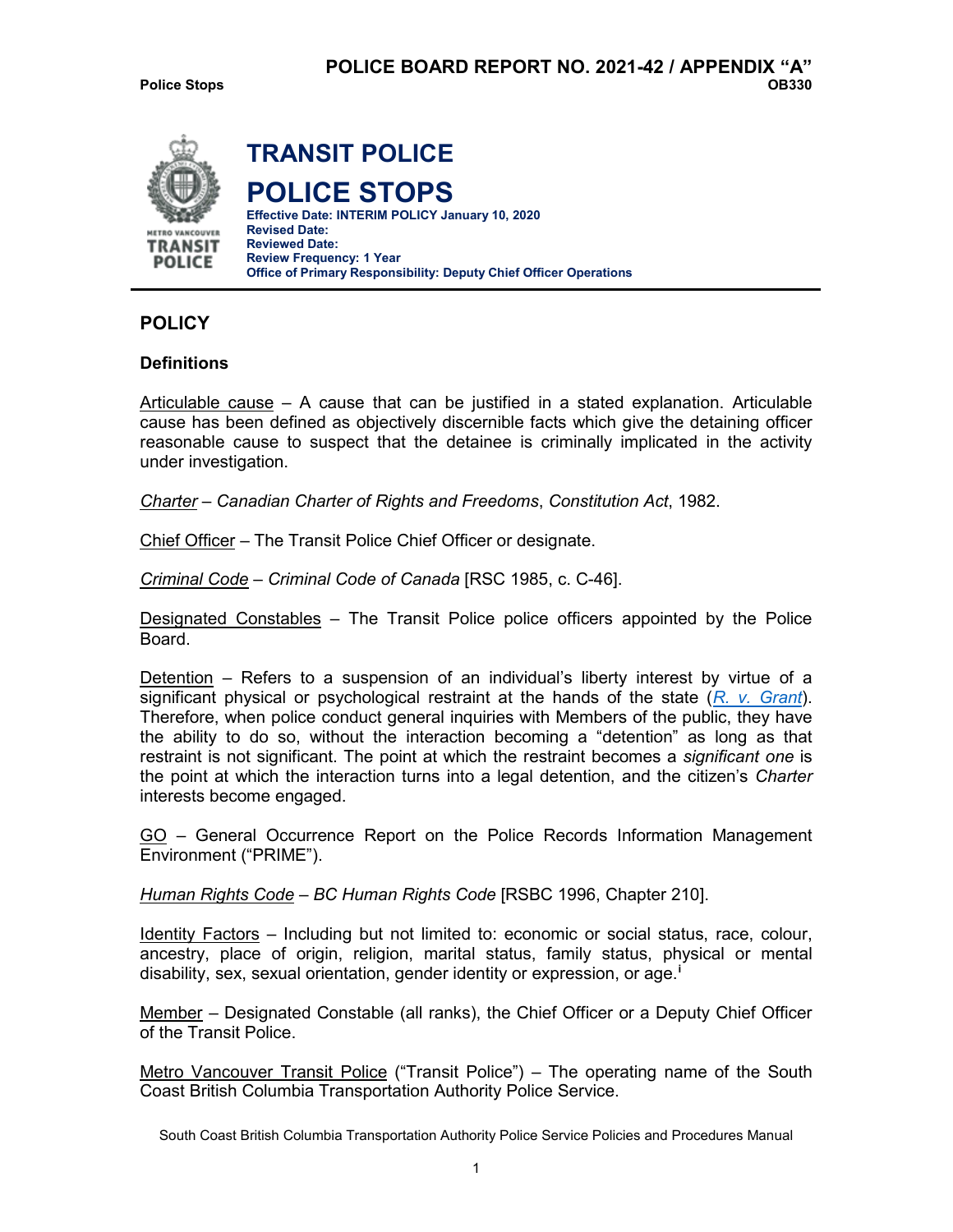*Police Act* – BC *Police Act* [RSBC 1996], c. 367.

Police Stop – Any interaction between a police officer and a person that is more than a casual conversation and which impedes a person's movement. A stop may include a request or demand for identifying information depending on the circumstances**[ii](#page-12-1) .** (Casual conversations with the public are not considered a Police Stop.)

#### *[NOTE: A Police Stop does not include when asking witnesses for their identification.]*

PRIME – The Police Records Information Management Environment; the designated police records management system for police agencies in BC.

Reasonable suspicion – An expectation that an individual is possibly engaged in some criminal activity. It must be based on something more than a hunch or mere suspicion and is something less than a belief based on reasonable and probable grounds. "Like reasonable and probable grounds, reasonable suspicion is an objective standard that requires "objectively discernable facts, which can be subject to independent judicial scrutiny". However, reasonable suspicion is a lower standard than reasonable and probable grounds, looking at reasonable *possibility*, rather than reasonable *probability*. Reasonable suspicion is tantamount to articulable cause (as defined in this policy)**[iii](#page-12-2)**.

Street Check – Any voluntary interaction between a police officer and a person that is more than a casual conversation and impedes the person's movement. *[Note: A Street Check may also be referred to as a 'voluntary Police Stop'.]*

## **Authority**

1. Certain authorities and powers are granted to police officers from both statute (e.g., *Criminal Code* and *Police Act*) and common law in order to discharge their duties. Members will perform their duties consistent with statute, the law, BC Provincial Policing Standards and Transit Police policy.

## **General**

- 2. Members' interactions with persons in the community are recognized to be critical to fulfilling their policing duties and must be consistent with the *Charter* (sections 7, 9, 10 and 15) and the values it reflects, including:
	- (1) The right to be free from arbitrary arrest and detention;
	- (2) To move freely in society subject only to reasonable restrictions imposed by law; and

(3) To equal protection and benefit of the law, without discrimination. [BCPPS 6.2.1(1)]

3. A Member's decision to stop a person must not be based on Identity Factors. [BCPPS 6.2.1(3)]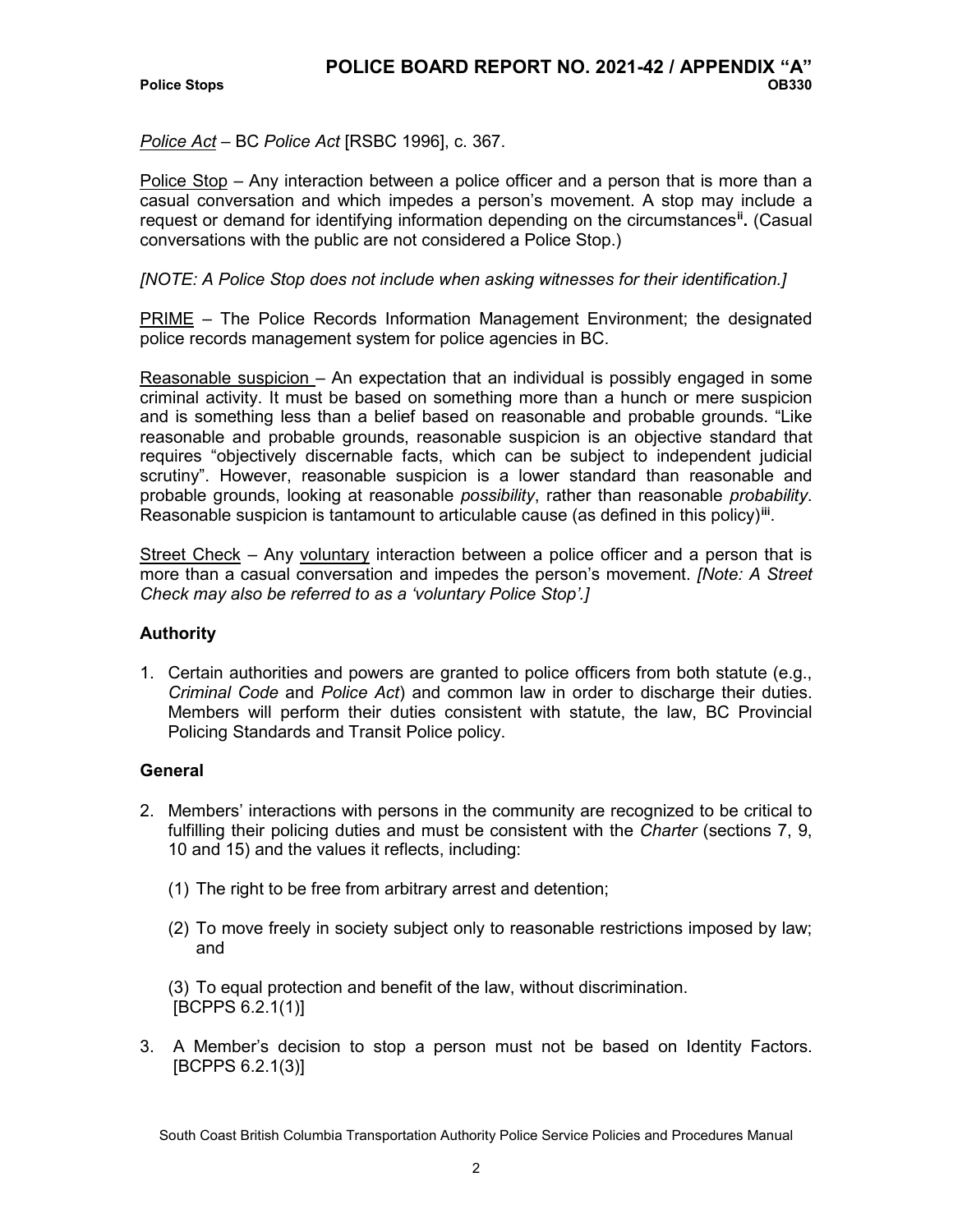#### **Police Stops**

- 4. Further to s. 3 above, a Member's decision to stop a person must not be based solely on that person sharing an identity factor, such as race, with a person being sought by police. [BCPPS 6.2.1(4)]
- 5. Members will not randomly or arbitrarily stop persons, which may or may not include a request for or the collection or recording of a person's identifying information, unless authorized by law or case law. [BCPPS 6.2.1(5)]
- 6. Members are not permitted to request or demand, collect or record a person's identifying information without a justifiable reason. Justifiable reasons include circumstances where the request or demand for identifying information is consistent with existing legal authorities and related limitations granted to police officers, such as:
	- (1) As permitted or required by provincial or federal legislation or regulations;
	- (2) A traffic stop, consistent with statutory and common law;
	- (3) An arrest;
	- (4) An attempt to execute a warrant against the person; or
	- (5) An investigation of an offence, or reasonable grounds to believe that an offence has occurred or is about to occur, or an imminent public safety threat. [BCPPS 6.2.1(6) and (7)]
- 7. Members may, in the course of interacting with a person, request the person to voluntarily provide identifying information, provided that:
	- (1) The Member reasonably believes the interaction, and any information requested, serves a specific public safety purpose, including:
		- a. Assisting in locating a missing person;
		- b. An objectively reasonable concern for a person's immediate safety;
		- c. Assisting a person in distress to refer them to health, substance use, mental health or other supports or services; or
		- d. As part of the response to a call for service;
	- (2) The Member informs the person of the reason or purpose of the interaction or the request; and
	- (3) The Member takes steps to ensure the information is provided voluntarily, including, but not limited to advising the person that they are not required to answer any questions.
	- [BCPPS 6.2.1(8)]
- 8. Where there is no lawful authority to detain or arrest a person, the person's interactions with a Member are voluntary, and the person is free to go and their refusal to stay or answer questions does not justify further law enforcement action. [BCPPS 6.2.1(9)]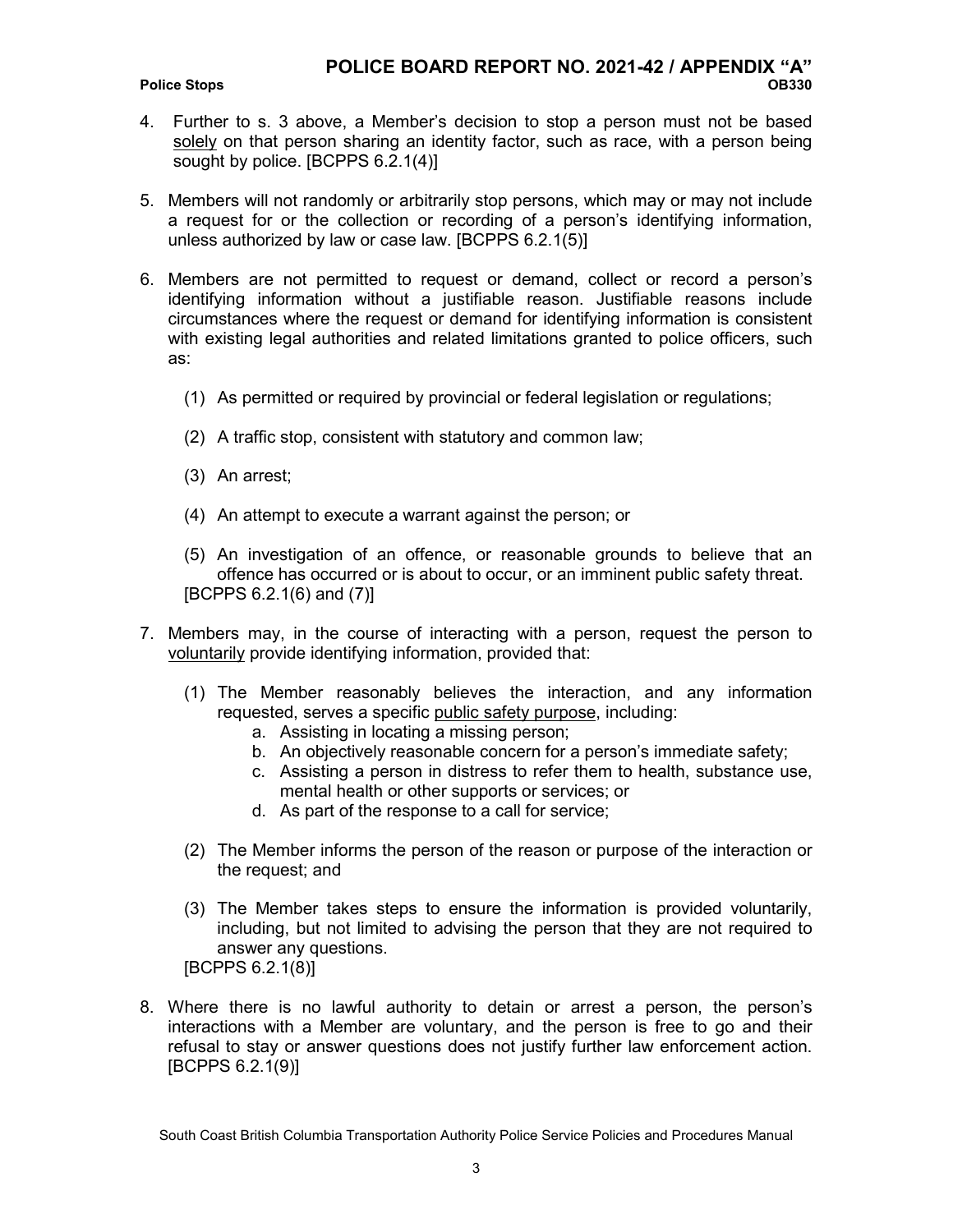#### **Audit**

9. The Chief Officer will ensure that an audit is conducted, at least annually, on voluntary requests for identifying information as outlined in s. 7 of this policy. Audits will be conducted consistent with the BCPPS 6.2 and any additional requirements of the Ministry of Public Safety and Solicitor General. [BCPPS 6.2.1(11) and (12)].

# **PROCEDURES**

## **Legal Authority**

- 10. Members will only detain persons based on lawful authority [BCPPS 6.2.1(2)]. There exists a continuum of authorities for Members to detain persons and obtain identifying information from them in relation to an investigation (which may also result from a Police Stop), for example:
	- (1) Investigative Detention: A brief detention that is based on the Member's reasonable suspicion or articulable cause but falls short of reasonable and probable ground for belief.
	- (2) Statutory Authority: Federal statutes (i.e., the *Criminal Code*, *Controlled Drugs and Substances Act*) as well as certain provincial statutes (i.e., *Motor Vehicle Act, Liquor Control and Licencing Act, Trespass Act, Transit Conduct and Safety Regulation)* provide Members the authority to compel identifying information from a person when they have committed an offence in relation to the statute or a bylaw.
	- (3) Reasonable and Probable Ground to Arrest: Reasonable and probable grounds are grounds that would lead an ordinary, prudent and cautious person to have a strong and honest belief about the situation at hand *[\[R. v. Storrey\]](http://owl01/otcs/cs.exe?func=ll&objId=1078601&objAction=download&viewType=1).*

*NOTE: It is not sufficient for the police officer to subjectively believe that they have reasonable and probable grounds to make an arrest. Rather, it must also be shown that a reasonable person, standing in the shoes of the officer, would believe that reasonable and probable grounds existed to make the arrest. However, the police need not go further and establish a prima facie case. When an officer has reasonable grounds to believe that a person has committed, is committing, or is about to commit an indictable offence, then s. 495 of the Criminal Code provides authority for an arrest.*

- 11. When detaining a person, Members must ensure they comply with their obligations under the *Charter*. This includes advising the person of the reason for the Detention [s.10(a)] and advising the person of their right to retain and instruct counsel [s.10(b)]. If a person asserts a desire to consult counsel, the Member must provide a reasonable opportunity for them to do so. [*[R. v. Suberu](http://owl01/otcs/cs.exe?func=ll&objId=1934357&objAction=download&viewType=1)*]
	- (1) If the Member feels that the person is unable to understand the Member's explanation (e.g., due to age, physical or cognitive disability, language skills), the Member will seek alternate methods of communication to ensure the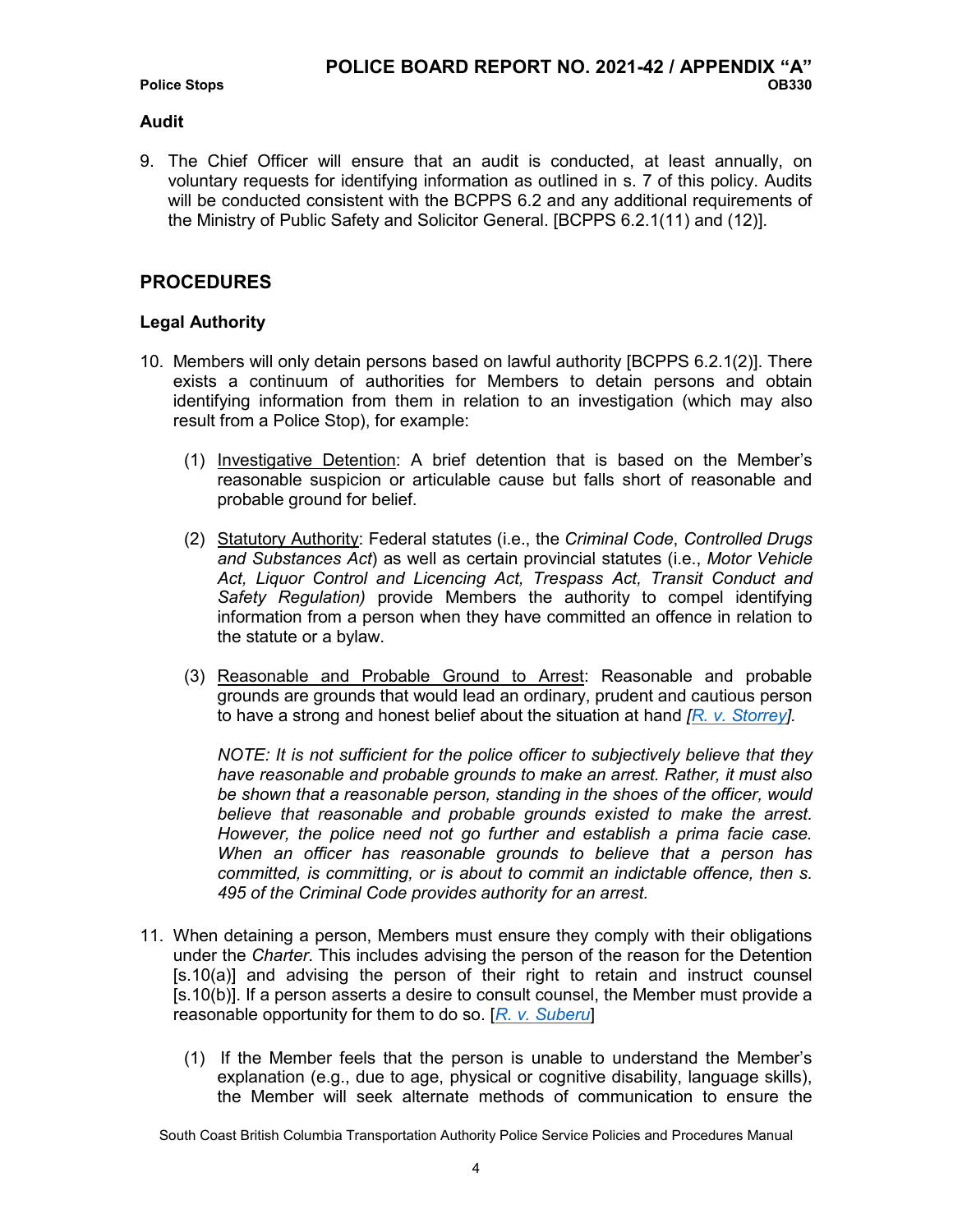person or their capable representative understands the person's rights (e.g., make use of an interpreter, legal representative, community services worker, guardian). [BCPPS 6.2.1(2)]

# **[Refer to Transit Police Policy OD170 – [Police Warnings\]](http://owl01/otcs/cs.exe?func=ll&objId=303071&objAction=download&viewType=1)**

## **Conducting a Street Check**

- 12. In Street Checks, Members must take steps to ensure that the interaction with the person is voluntary, including but not limited to advising the person they are:
	- (1) Not required to provide any identifying information;
	- (2) Not required to answer any questions; and
	- (3) Free to walk away at any time.
- 13. In fulfilling obligations under s. 12 (above), Members are to be mindful of the possibility that the person may feel 'psychologically detained' due to factors such as:
	- (1) The circumstances that gave rise to the interaction;
	- (2) The nature of the Member's conduct; and
	- (3) The particular characteristics of the person, including but not limited to:
		- a. Indigenous;
		- b. Homelessness;
		- c. Racialized;
		- d. Age;
		- e. Physical stature;
		- f. Minority status; and
		- g. Level of sophistication.

*(Refer to [R. v. Grant\)](http://owl01/otcs/cs.exe?func=ll&objId=1934927&objAction=download&viewType=1).* [BCPPS 6.2.1(2)]

- 14. Where a Member concludes that a person is psychologically detained, the Member will conclude the Street Check and allow the person to proceed. [BCPPS  $6.2.1(2)(a)$
- 15. Where the Member asks the person for identifying information, the Member will inform the person of the public safety purpose or objective for the Street Check. [BCPPS 6.2.1(8)(a)]

#### Child and Minor

16. Members may interact with a child (person under 12 years old) or minor (person 12 to 18 years old) to conduct a well-being check, or to confirm the identity of a missing or runaway child, or other victims of crime, or in a situation of urgency. A record will be made in PRIME of those types of interactions in accordance with Transit Police policy and legal authority (e.g., *BC Child, Family and Community Services Act*). See Transit Police policies: OD160 – Vulnerable Person and OD180 – Young Persons.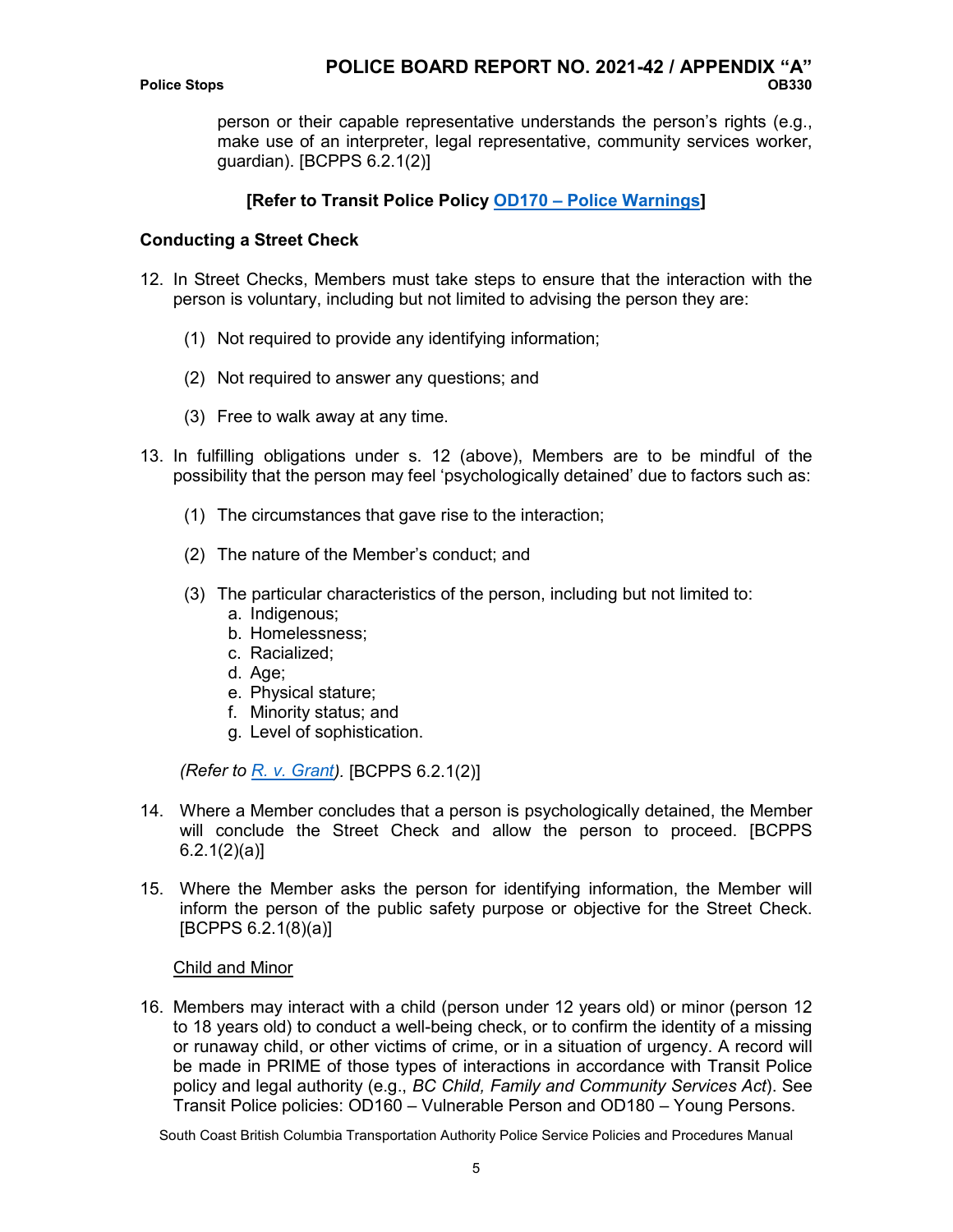**Police Stops** 

17. Where it appears that the person stopped may be a minor, the Member will ask the person their age before being asked to provide other voluntary identifying information. The minor will also be advised of their right to contact a parent or guardian, and to have such a person present when being asked to consent to providing identifying information.

## **Documentation of Street Checks**

- 18. Members will be required to record Street Checks on PRIME, according to the relevant scoring code or rules, and in sufficient detail to articulate and demonstrate the reason for the interaction. [BCPPS 6.2.1(10)]
- 19. Chapter 2.2 of the PRIME Operational Policy and Procedures Manual specifies the guidelines of when a GO should be submitted. Members will ensure that the event being entered on PRIME does not require a GO. Where a reportable event occurs, per Canadian Center for Justice Statistics (CCJS) standards, the investigating Members must submit a GO report.
- 20. The PRIME 'Street Check Event'<sup>[iv](#page-12-3)</sup> will be used by Members to document Street Checks (can be submitted on PRIME for 'Persons', 'Unknown Persons', 'Institutions', 'Vehicles' or 'Vessels').
- 21. When completing a 'Street Check Event', the Member will:
	- (1) Leave the incident number to its default setting, as PRIME will auto-generate the Street Check Event number;
	- (2) Index as entities all persons, vehicles and locations involved and complete all entity information. Code all entities with a primary role code of (10) "Street Check", and use secondary codes as appropriate (e.g., "Registered Owner", "Driver", "Passenger" etc.); and
	- (3) Complete the Synopsis page (within the Street Check Event) outlining the reason for initiating the contact that lead to the stop, and all relevant and factual information and observations from the interaction.
- 22. If a Street Check is submitted and it is subsequently determined that it is related to a GO, the two must be linked through 'Related Events' by the Reader or Supervisor.

## **Monitoring and Audit**

<span id="page-12-3"></span><span id="page-12-2"></span><span id="page-12-1"></span><span id="page-12-0"></span>23. Supervisors will monitor the conducting of Street Checks by their Members to help ensure compliance with this policy and to flag concerns. (Flagging concerns at an early stage benefits both the public and the police.) Where a concern exists, the Supervisor may consider coaching Members on conducting of a Street Check and the policy provisions and standards. Supervisors will consult with the PRIME Coordinator when it is considered appropriate to remove identifying information from the Street Check entry on PRIME.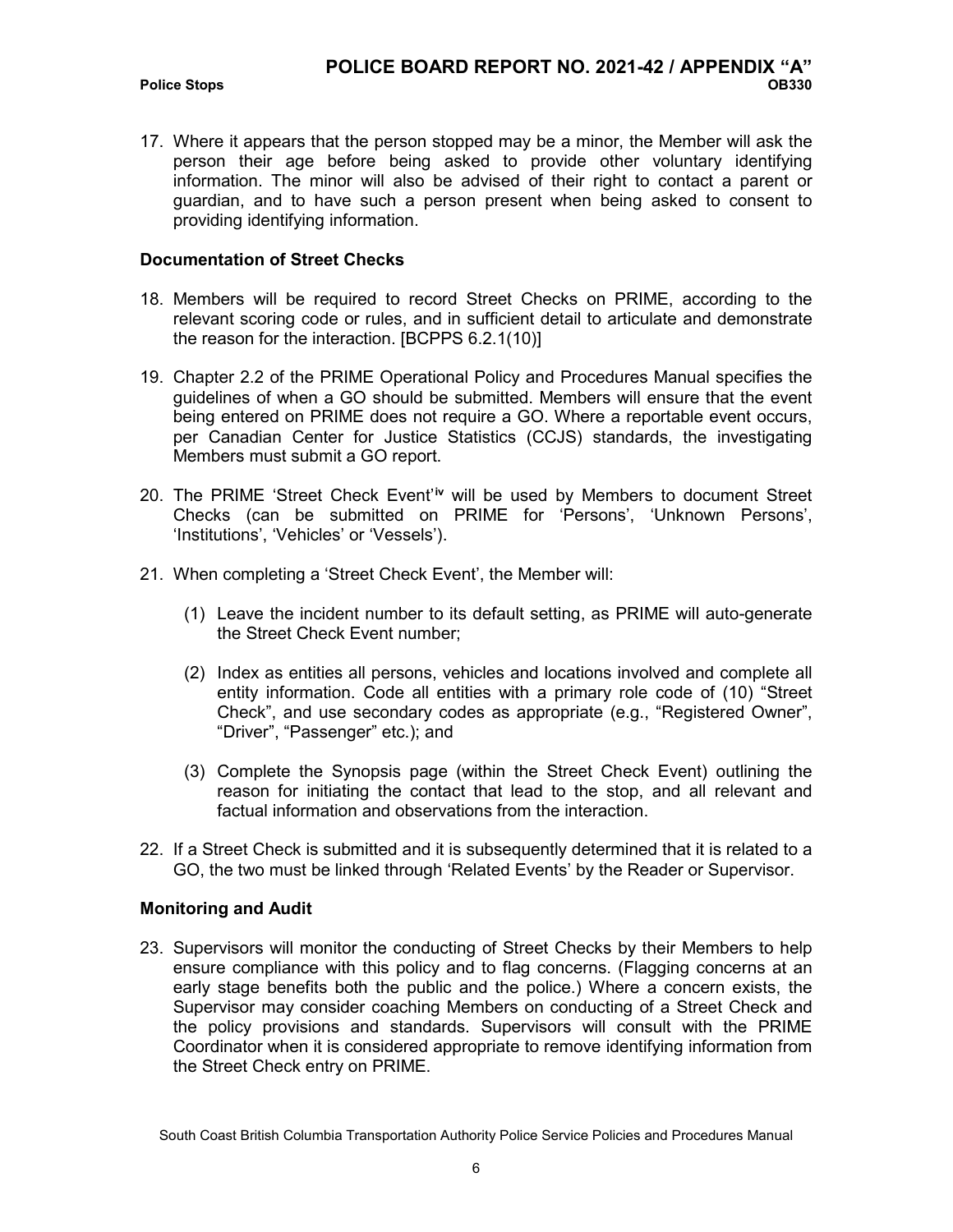- (1) Supervisors will be informed of their Members' Street Check entries through an automatic direct notification set up in PRIME.
- 24. The Deputy Chief Officer Administrative Services will ensure that PRIME audits are conducted on Street Checks, consistent with requirements of the BCPPS and any related guidelines from the Ministry of Public Safety and Solicitor General.
	- (1) Audits will be conducted at least annually (frequency to be as so determined by the Chief Officer). [BCPPS 6.2.1(11)]
	- (2) The audit will be of a representative sample of Street Checks by Members and must include consideration of:
		- a. Whether the scoring is appropriate to the circumstances of the interaction;
		- b. Whether the reasons for the interaction and the request for identifying information have been articulated sufficiently;
		- c. Whether the inclusion of identifying information in the record is justifiable;
		- d. Providing direction to the officer, if the interaction is not consistent with this policy chapter and the associated BCPPS (any direction to be through the Member's Supervisor); and
		- e. Ensuring that any identifying information is removed, if either the initial collection or ongoing retention of the record is not justifiable. [BCPPS 6.2.1(12)]
- 25. If upon review (ss. 23 and 24 of this policy) it is found that a Street Check was not justifiable, identifying information will be removed from the record, as follows:
	- (1) Such identifying information as Name, Date of Birth, Address, Telephone Number and Driver's Licence Number that may be entered on the Master Name Index of PRIME and in the synopsis; OR
	- (2) Identifying criteria as so specified by an issued guideline/standard by the Ministry of Public Safety and Solicitor General.
- 26. Audit results and any recommendations will be submitted to the Chief Officer via the chain of command.
- 27. The Administrative Services Division will maintain aggregate data about the number and type of interactions that resulted in a request for identifying information in Street Checks.
- 28. Aggregate data will be provided to the Police Board and public through periodic reports.

## **Training**

29. The Transit Police will provide standardized training to all Members on conducting of Police Stops, including but not limited to: legal framework for investigative detention and Police Stops, rights of a person under the *Charter* and *BC Human Rights Code*, psychological detention, bias awareness, legal articulation, parameters for conducting of Street Checks, and provisions of this policy and BCPPS 6.2.